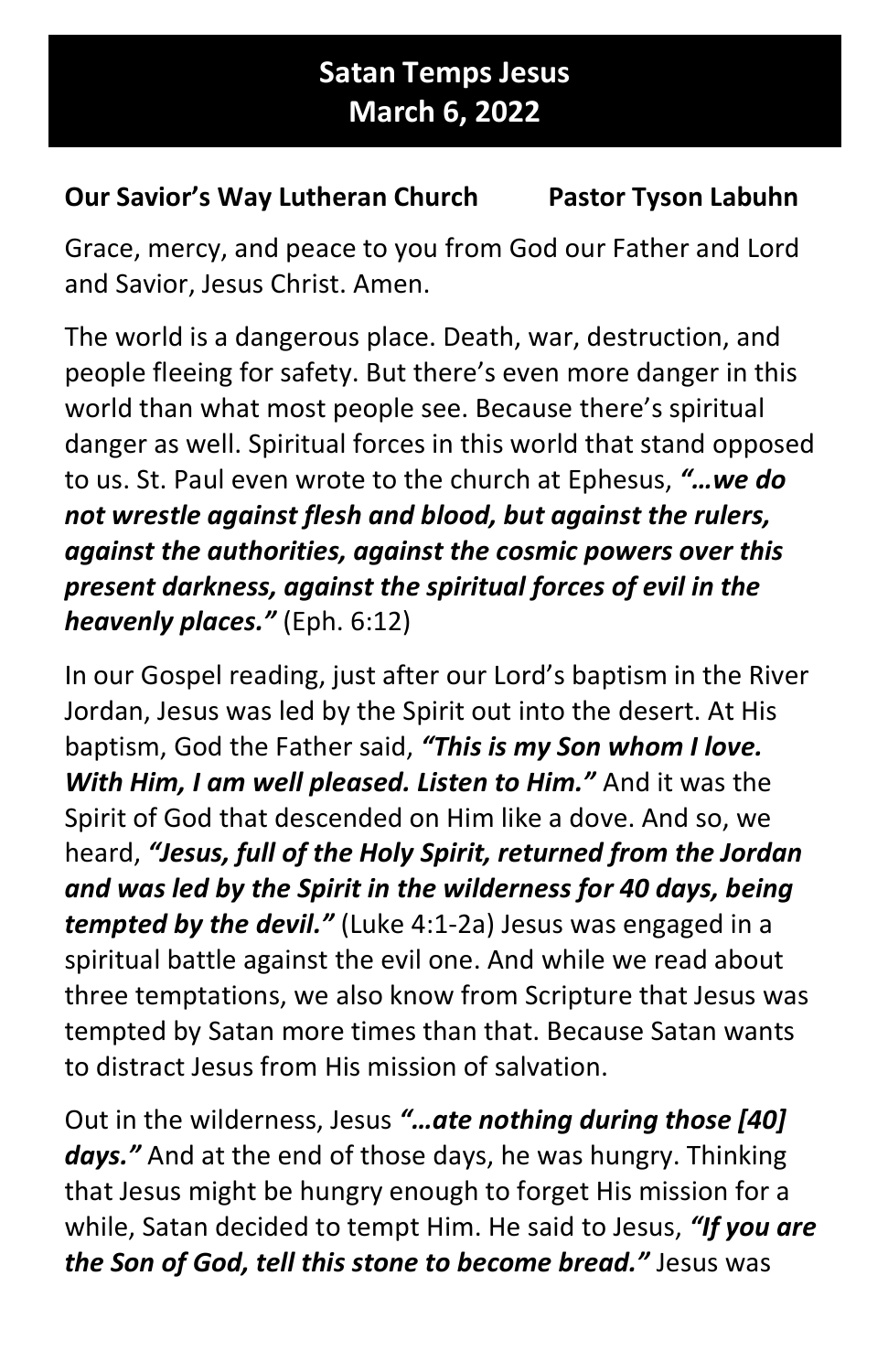tempted to use His divine power to care for Himself first, but it didn't work because Jesus recognized Satan as the father of lies.

So, Satan decided to increase the difficulty of his temptation. He took Jesus up... "and showed Him all the kingdoms of the world in a moment of time, and said to Him, 'To you I will give all this authority and their glory, for it has been delivered to me, and I give it - to whom - I will." (Luke 4:5-6) Trying to see if Jesus might be tempted by glory and power, he showed Him all the kingdoms of the world. The people, their kings, all their powerful forces, as well as their splendor. He said to Jesus that he's the one if he wants, who can provide for Jesus all the life of luxury that He could ever want and all that Jesus needed to do was to bow down and worship him. But that didn't work either.

So then, Satan led Jesus "...to Jerusalem and puts Him on the pinnacle of the temple and says, 'If you are the Son of God, throw yourself down from here..." Again, trying to create doubt in Jesus, similar to the time he tricked Adam and Eve when he said, "Did God really say?" Satan said to Jesus, "If you are the Son of God..." and trying to tempt Him using Psalm 91, he said "For it is written: 'He will command his angels concerning you to quard you in all your ways." (Ps. 91:11) And "On their hands they will bear you up, lest you strike your foot against a stone."(Ps. 91:12) He encouraged Jesus to put God to the test by using angels for protection…but Jesus refused.

Deceitfulness, lies, temptation, and danger, those things seem to be in our world even today. Satan has been and continues to attack all that God creates and loves. Again and again, he disrupts peace among nations. He tempts individuals. And while we might wish for an end to it, there are also times when we can be enticed and deceived because of our own sinful natures. Make no mistake about it, Satan will use anything at his disposal to get us to sin. That we might watch out and care only for ourselves. To disregard God as well as our neighbors in need and take us away from God's mission.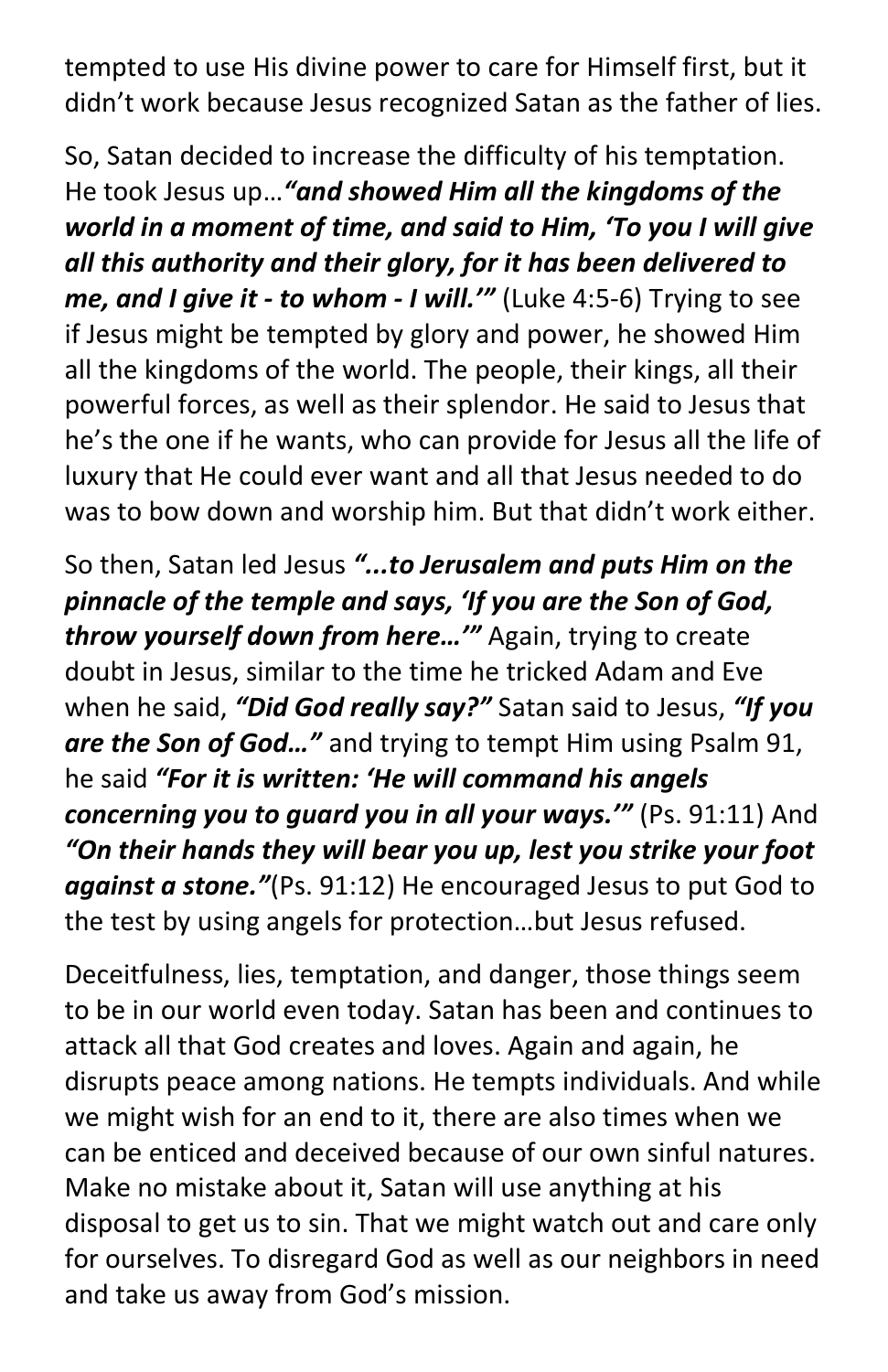Now, I'm sure that at one point out in the wilderness, Satan must've thought that He had Jesus right where he wanted Him. Jesus was hungry, but when He was tempted, He also recalled how the people of God out in the desert had once grumbled and complained. They wanted more than bread. And yet, God said to them, "...man does not live by bread alone, but man lives by every word that comes from the mouth of the Lord." (Dt. 8:3b) And when Satan tempted Him to bow down and worship him, Jesus again referred to scripture saying, "It is written, 'You shall worship the Lord your God and Him only shall you serve." (Luke 4:8)

Even when Satan tried to get Jesus to throw Himself down from the pinnacle of the temple, God's Word made flesh replied, "You shall not put the Lord your God to the test..."(Dt. 6:16) For while He knew that God would protect Him, Jesus also knew from Scripture not to test His heavenly Father. And so, when Satan "...had ended every temptation, he departed from him until an opportune time." (Luke 4:13) Because it wouldn't be Satan's last attempt to hinder God's plan of salvation.

And yet, Jesus couldn't be deterred from His mission, even when He prayed in the Garden of Gethsemane. Satan couldn't stop our Lord Jesus. Because Jesus would go on to take away the strength of sin by the shedding of His precious blood cross for all, that we might be forgiven for all the times we have given in to temptation and sinned. So that, through His death and resurrection, all those who believe in Him, might overcome sin, death, and the devil. And that His mission might continue to be accomplished – in and through all believers.

You know, the other day, I came across a story about some Lutherans who lived during the time of Martin Luther. They admired and looked up to Luther. He boldly proclaimed the faith. But they also noticed that while Luther was rather busy and engaged in matters of the faith, he didn't seem to be troubled by temptation like they were. So they decided to write